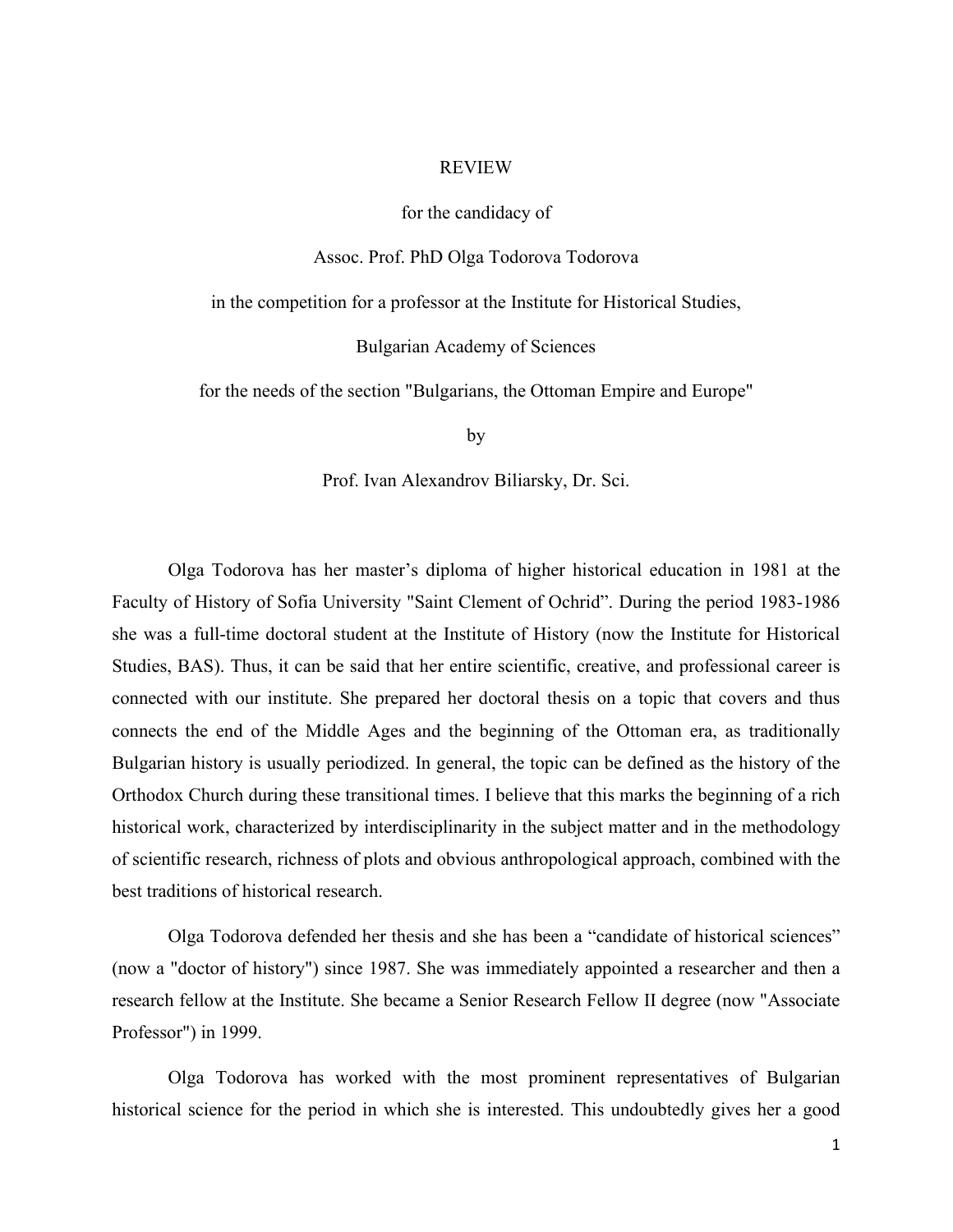foundation for building research and teaching experience. And during her work with the Institute for Historical Research, she continued to deepen her linguistic knowledge, especially with regard to the Ottoman Turkish language, as well as others necessary for her research. Building a specialist is actually a lifelong task and Olga Todorova is a clear example of this with her specializations in prestigious centers general and Ottoman studies. Here we can list: the specialization in Moscow, Institute of Slavonic and Balkan Studies (1989-1990); in Cambridge, Great Britain, Center for Ottoman Studies (1995) and in 1999 - Istanbul, Turkey, Governmental Archives, with a scholarship under the program of the Open Society Foundation (1999).

This professional training of Olga Todorova predetermines the wide range of her scientific interests, which are generally in the domain of Bulgarian, Balkan and Ottoman history. Here we can include in particular the topics of social structure in the Balkan provinces of the Ottoman Empire during the XV-XVIII centuries, the relations between different denominations both with the dominant Islam and between the representatives of other religions, everyday life, women, marriage, the family, the children, the Orthodox Church during the Ottoman era. These topics can be traced in the scientific work of Olga Todorova.

We should probably start with the topic of the Orthodox Church, as it precedes the others in the formation of the candidate as a researcher. It is chronologically the first in the work of Olga Todorova. Here, of course, we should first mention her book *The Orthodox Church and the Bulgarians XV-XVIII centuries*, Sofia, 1997, 298 pages (in Bulgarian). She presents the history of the Orthodox Church in the Bulgarian lands from the earliest era after the Ottoman conquest and in the context of its consequences. Although it appeared a quarter of a century ago, it has not lost its relevance so far, moreover, the author does not abandon the topic and returns to it many times in her research. In this sense, we can cite her article from the collection *The Bulgarian Church through the Centuries* (2003), which examines the positions of the Church in the early years of Ottoman rule, as well as a special article on Orthodox legitimacy, focused on the work of Presbyter Synadinos and published in the volume in honour of Prof. R. Radkova. In this group, we can also include the candidate's research on other religions and denominations in the Bulgarian lands under Ottoman rule. For obvious reasons, Muslims and their culture are particularly well represented. Without in any way ranking the individual studies, I would like to mention the history of Muslim pilgrimage from the lands we now call "Bulgarian", as well as several studies related to the Islamization or change of religious social structure in individual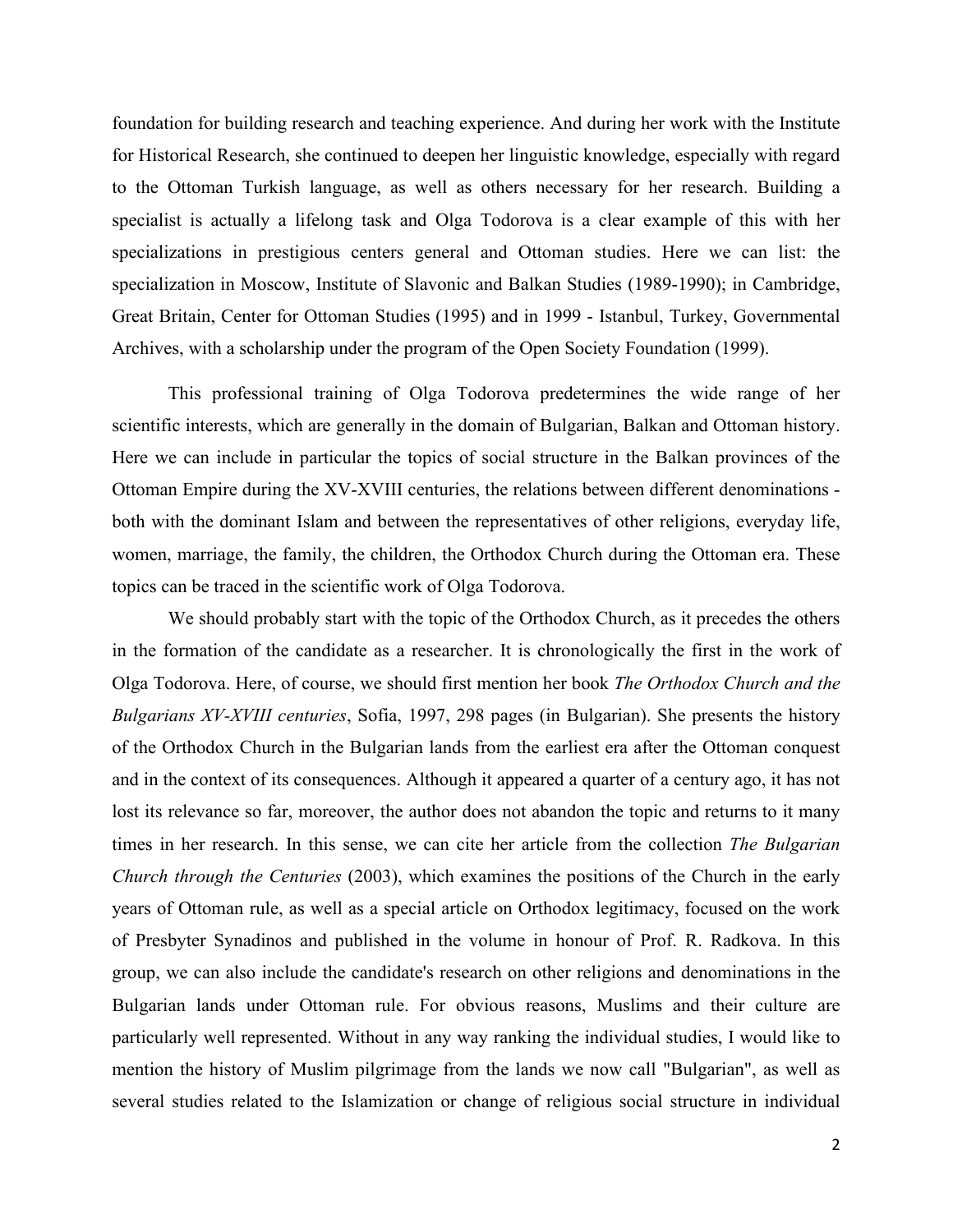areas. Sometimes these pursuits are combined with those about gender relations, which we will focus on separately. Olga Todorova's article on Jews and the image of the Jew with the ideas of the Bulgarians from the 19th century, published in the magazine *Literaturna misal* (2000), should also be mentioned.

Thus, the passage through the various denominations, which are decisive for the structuring of the Ottoman society, the work of O. Todorova gives the author the opportunity for approaches to different social groups. Here, too, there are groups of studies that are not so separated from each other, but on the contrary, build a comprehensive complex that gives an idea of the Ottoman society of the era.

It is especially worth emphasizing the importance of the study of gender relations in the so-called "gender" topic - a name that has recently been strongly and much abused. In this sense, the book by Olga Todorova about women in the Ottoman era should be mentioned in the first place: O. TODOROVA, *Women from the Central Balkans during the Ottoman era (XV-XVII centuries)*. Sofia: Gutenberg Publishing House, 2004, 515 pages (in Bulgarian). In a sense, it summarizes the author's efforts and gives a comprehensive picture of relations during that distant era. However, this book is the result of a long creative journey and also gives additional results, as the author does not abandon the mentioned issues after her book. Here we can point to articles and studies such as "Servants and Concubines", "Men's Times", "Gender Aspects of Islamization", "Sexualization of a Religion", etc. I would also like to mention the study of prostitution in the Bulgarian lands during the early Ottoman era. The topic of the child before the Ottoman period deserves special attention, which covers a part of this group of works. Here we can cite the large and extremely interesting study "The Child in the World of Adults in the XV-XVIII centuries (based on materials from the Bulgarian lands)", *Contrasts and conflicts "behind the scenes" in Bulgarian society during XV-XVIII century* (2003). This topic further enriches the already wide range of research interests of Olga Todorova and provides additional arguments in the evaluation of her work in this competition.

The next group of researches is the most important for me, as far as it is the most recent in time and as far as Olga Todorova's last book belongs to it, which is also her habilitation professorial work. It is a study of slavery in the Bulgarian lands. Prior to the publication of the monograph, the author published several studies that indicate her research path and that prepare us for the result. First of all, I would like to point out an article that deals with a seemingly side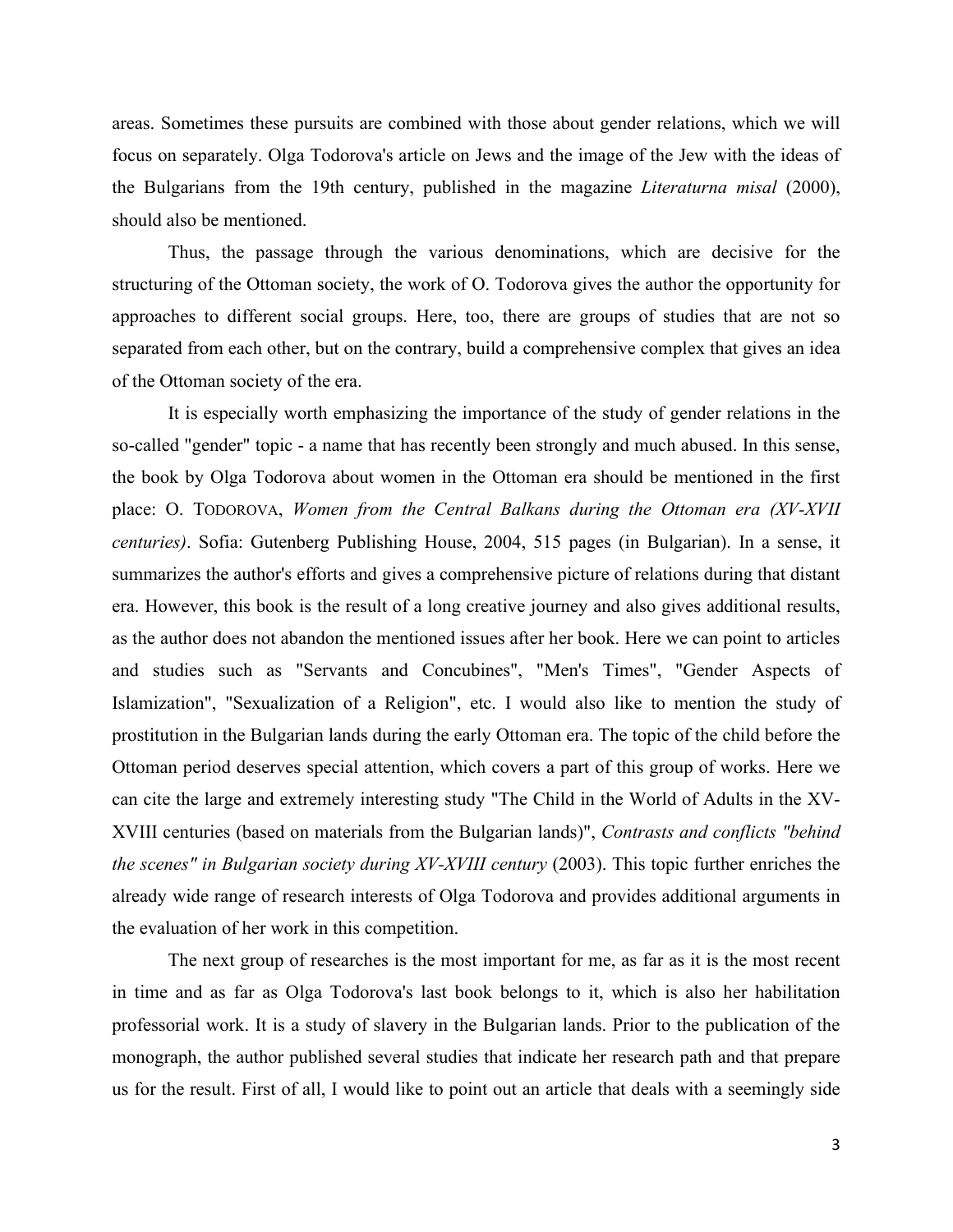issue, which, however, leads to some strong, unnecessary and essentially harmful emotions related to the term "slavery". It is about the article "*The Untold History of Slavery: Towards the Preconditions for a Public WAR IN TERMS*", *Historical Review*, 2019. Olga Todorova is preparing several studies on domestic slavery in recent years. Here we can include the already cited article on concubines, captive slaves, the decline of slavery in the Ottoman Empire and others. All of them find more or less echo in the monograph, which I will focus on a little more.

The main work, with which Olga Todorova appears in the competition is entitled *Domestic slavery and slavery in Ottoman Rumelia* (Sofia, 2021, in Bulgarian). The monograph consists of an introduction, six chapters and an epilogue and is structured to cover the phenomenon and study it from all sides. In this sense, it seems to me that in fact the limitations of the study are mainly placed in the choice of the specific material and not the topic. It seems comprehensive with regard to the study of slavery in the Islamic world and in the post-medieval era, if we use the generally accepted periodization.

The *Introduction* is of particular importance insofar as it is the basis for further research. Its very title contains the main characteristics of the text: "Slavery in the Islamic world in the pre-Ottoman era and the formation of the Sharia slave paradigm." The *First chapter* deals with the methods of obtaining slaves, the ethnic composition of slaves, as well as differences in the status of some members of the dependent population. The *Second chapter* presents the individual process of integrating slaves into Ottoman society, presenting different points of view and examining the different aspects of the liberation and transition from the world of slaves to the world of the free. This process is not presented unilaterally, but with a hint of the very different results that such an act can lead to. The *Third chapter* deals with a somewhat opposite plot: nonintegrated slaves. This includes a variety of cases, some of which undoubtedly attract attention. Such is the case with the escape of slaves, their organization and consequences. At the same time, I would like to point out that the wording of one of the sub-chapters as "slaves' crime" could raise objections, insofar as slave status itself calls into question legal personality and the possibility of a slave being a perpetrator. The *Fourth chapter* presents a special case: that of the "black Arab" we know from folklore. This chapter, devoted to the place, meaning, origin, status and image of blacks in the Ottoman Empire, seen through the eyes of the Bulgarian *raya*, undoubtedly gives additional richness to the study. The *Fifth chapter* is devoted to the figure of the slave owner in Rumelia in the XVI-XVIII centuries. The chapter is of interest because it